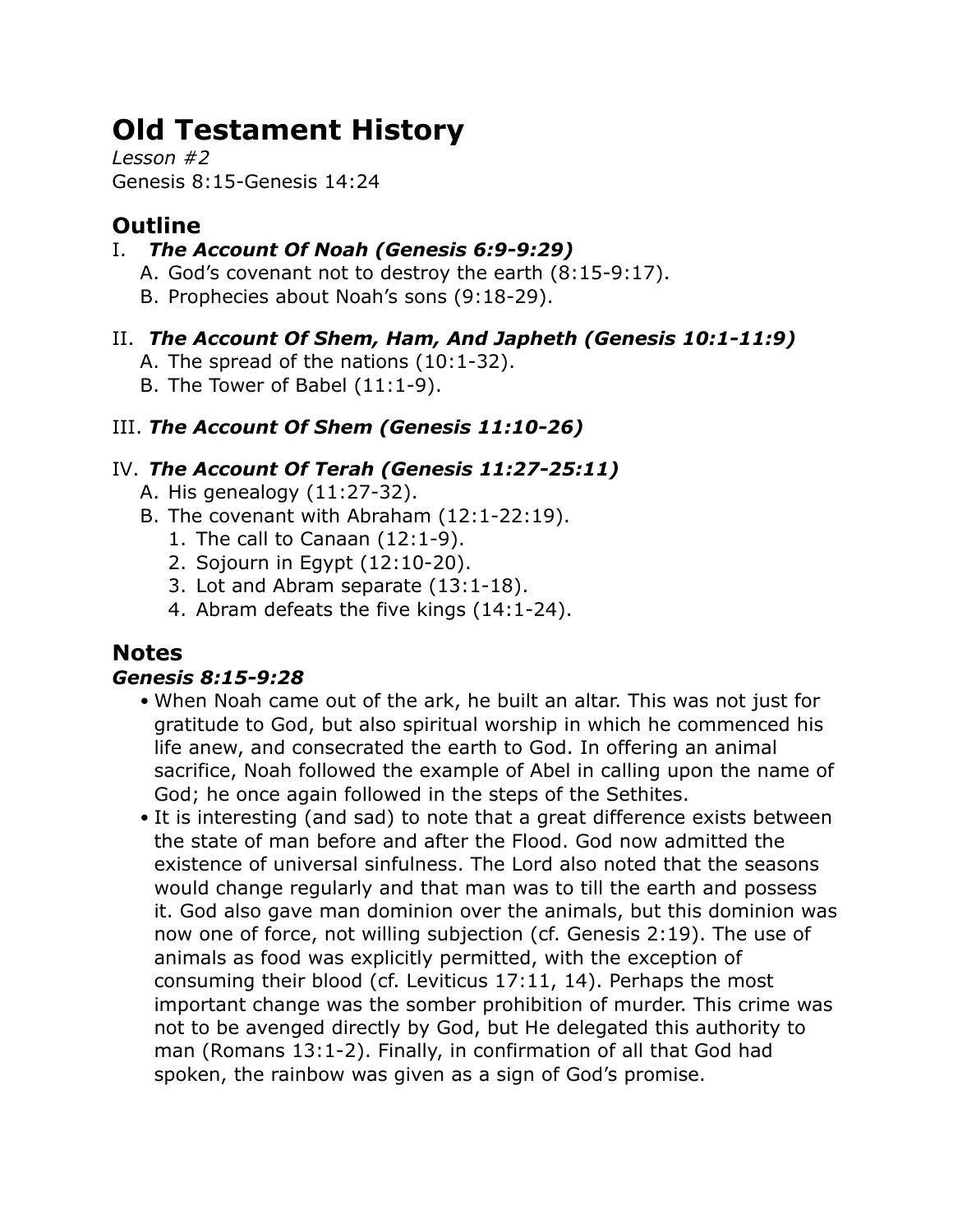- Whether Noah did not realize the intoxicating property of the vine, or he neglected moderation, the sad spectacle is presented of the aged patriarch, recently rescued from the Flood, not only falling to drunkenness, but exposing himself in that state to the wicked conduct of his son Ham. It is sad to consider that Ham would not have mocked his father if he had not long before turned away from the proper respect for his parents. The Bible does not specifically say why Canaan was singled out; perhaps he shared the same attitude as his father. As a part of the punishment, they would be the lowest of servants among their brethren.
- Ham's descendants were the nations of Africa, Japheth's descendants were the European nations, and Shem's descendants were the Hebrews (the Asian nations). Shem's blessing was different than Japheth's. It was not outward, but spiritual. God gave enlargement to Japheth, but promised to be Shem's God.

#### *Genesis 10:1-11:10*

- Before recording God's judgment, the scriptures provide the genealogy of the different nations to show how the earth was repopulated, to define the relation of Israel to each nationality, and to record their birth in the Bible, indicating that one day they would be included in the ultimate purpose of God's mercy.
- The great Babylonian empire was of Cushite origin. Nimrod, the founder of the empire, the conqueror of Assyria, was the son of Cush. Even the name "Nimrod" occurs in the list of Egyptian kings. It is interesting to note that the earliest Babylonian kings wore a title which is supposed to mean "four races," in reference to the four groups of capitals.
- The people rebelled and this would have frustrated the purpose of God, for the whole nature of a world-empire would have been in defiance of God. Its very purpose was pride and ambition.
- The archaeological remains of the Tower of Babel have commonly been identified with *Birs Nimrud*, about six miles to the southwest of the site of ancient Babylon. It is described as a pyramidical mound, crowned by the apparent ruins of a tower, rising to the height of 165 feet above the level of the plain, and a little more than 2,000 feet in circumference.
- The first attempt to establish a vast world-kingdom was founded in man's strength. The second attempt, founded in God's strength, accomplished its purpose on the day of Pentecost and would soon thereafter include a reunion of the nations.

#### *The Nations And Their Religions*

• Josephus, the ancient Jewish historian, regarded Nimrod as the father of heathenism. From the most savage barbarians to the most refined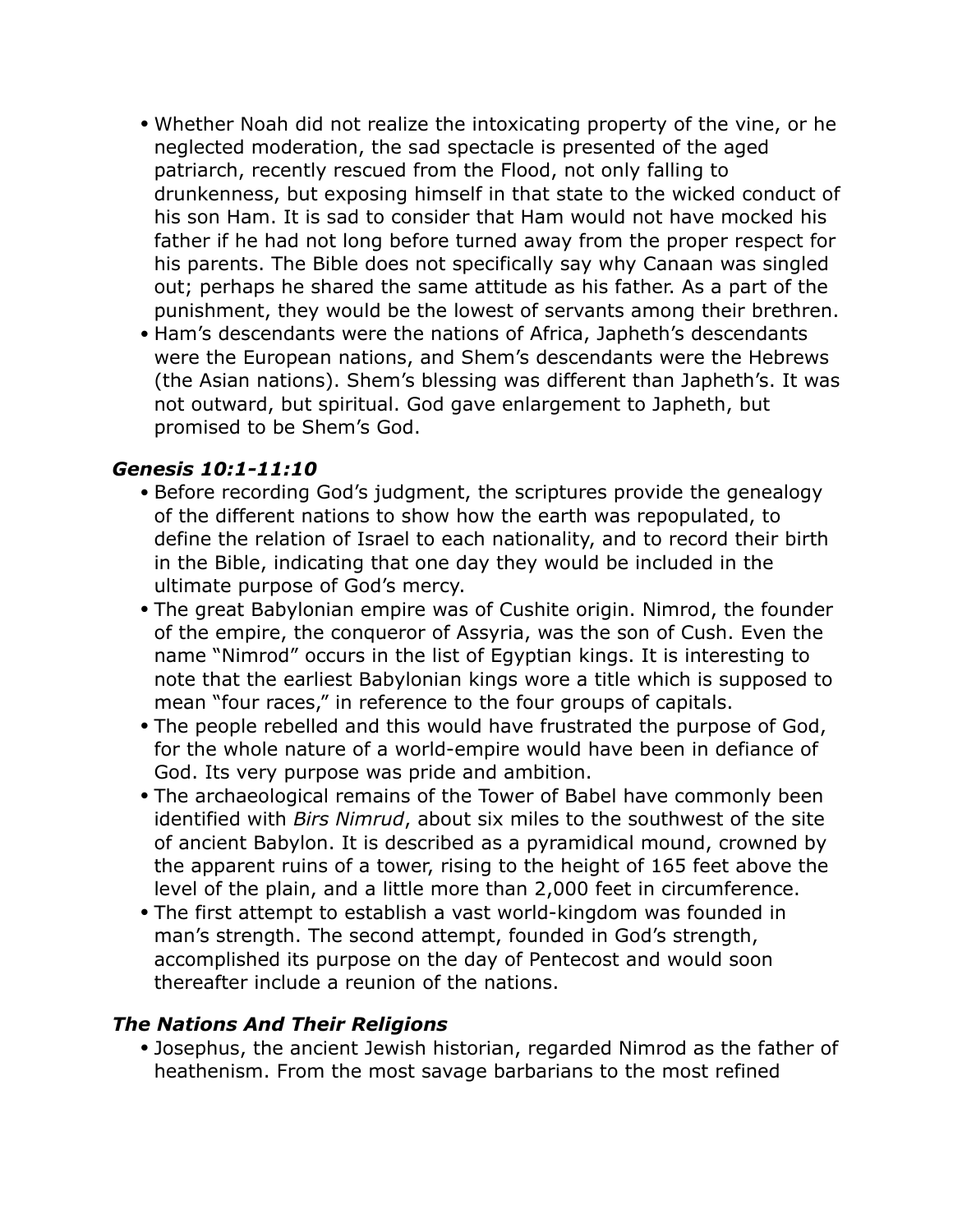philosophers, they have all been destitute of the knowledge of the one living and true God.

- Idolatry is the religion of sight as opposed to faith. Instead of the unseen Creator, man regarded what was visible -- the sun, the moon, the stars -- as his ruler. He assigned deity to everything, or else he converted his heroes, real or imaginary, into gods.
- With this setup, man could only feel the insufficiency of his worship, for behind these gods he placed a dark, immoveable, unsearchable Fate, which ruled supreme, and controlled gods and men.
- God did not leave Himself without a witness. The inward searching of man after God, the accusing voice of his conscience, the attempt to offer sacrifices, and the remnants of ancient traditions of the truth among men all seemed to point to something greater than man himself.
- The book of Job is set within patriarchal times, outside the ancestry of Abraham. It is a story of Gentile life in the time of the earliest patriarchs. Job had great knowledge of God and was a humble worshiper of Him, even though he was a man of great wealth and rank (Job 27:7, 9). In the book, there are allusions to courts of justice, written indictments, and regular forms of procedure (Job 13:26; 31:28).
- God had those of His own, even among the Gentile nations: Job, Melchizedek, Rahab, Ruth, and Naaman were all examples.

#### *The Chronology Of The Early History Of The Bible*

- Ussher dates the year of creation at 4004 B.C. The Flood is dated at 2348 B.C., 1656 years later. Most believe now that Ussher's dating is incorrect. It is true that the word "begat" does not necessarily mean a direct descendant, but there could only be so many gaps in the genealogies.
- Part of the problem lies in the fact of three separate sources of biblical chronology: (1) the original Hebrew text; (2) the Septuagint; and, (3) the Samaritan Pentateuch. The Septuagint chronology differs from that of the Hebrew text in prolonging the ages of the patriarchs, partially before the Flood, but mainly between the Flood and the calling of Abraham.
- Step by step we see in the history of the patriarchs the election of God. Abram was called out of his father's house. The same process of election is seen in the history of Esau and Jacob. The root first sprung up in the patriarchal family, then expanded into the tribes of Israel, and finally blossomed and bore fruit in the chosen people.
- Whereas in the previous era, God spoke to man, either on earth or from heaven, now in the patriarchal era He actually appeared to man (Genesis 12:7).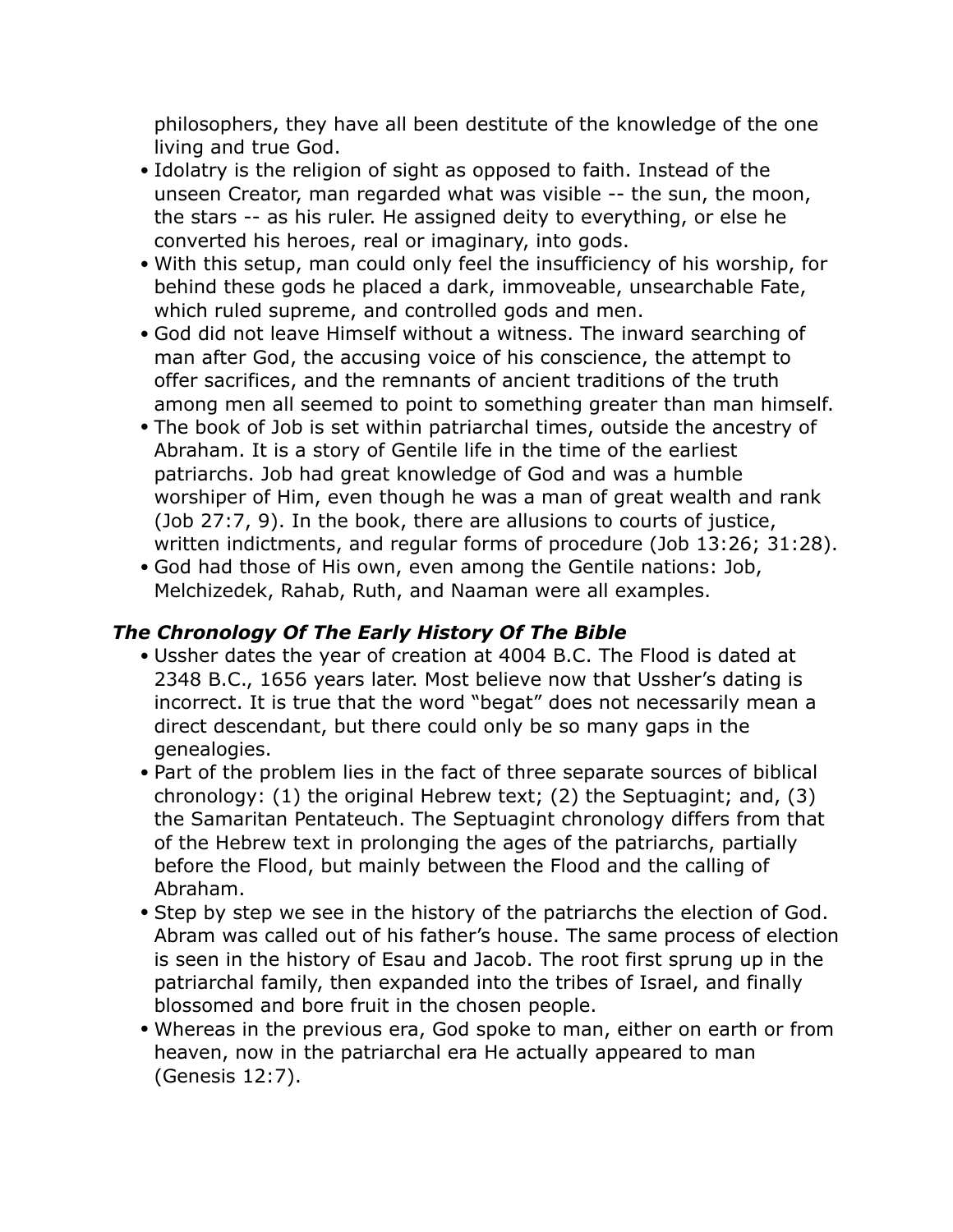• The one grand characteristic of the patriarchs was their faith. The lives of the patriarchs prefigure the history of Israel and their divine selection. Abraham was the man of joyous, working faith; Isaac was the man of patient, bearing faith; and Jacob was the man of contending, prevailing faith (cf. Hebrews 11:13).

#### *Genesis 11:27-13:4*

- With Abram an entirely new period of Old Testament history begins. He was to be the ancestor of a new race in whom the divine promises were to be preserved, and through whom they would finally be realized. It was appropriate that he leave all behind and have a new beginning. Had he remained in Ur, he would at best only have been a new link in the old chain.
- Up to this point, God had only interjected, as in the Flood and at Babel, to stop the attempts of man against His purpose. But when God called Abram, He personally and actively interfered in mercy, not judgment.
- The history of Abram may be arranged into four stages, each beginning with a personal revelation of God: (1) when he was called to leave his home (Genesis 12-14); (2) when he received the promise of an heir, and he received the covenant (Genesis 15-16); (3) when the covenant was established and his name was changed (Genesis 17-21); and, (4) when his faith was tried, proved, and perfected in the offering of Isaac (Genesis 22-25).
- Ur was one of the oldest of the cities of the Chaldees. It was about six miles from the Euphrates River and about 125 miles from the Persian Gulf.
- The family of Terah had served other gods (Joshua 24:2, 14-15). The first call of God had come to Abram long before the death of Terah, and while the clan was still at Ur (cf. Acts 7:2). God, in His providence, made it easier for Abram to leave, since his father had died in Haran at the age of 205 years.
- Abram's faith determined his obedience (Hebrews 11:8). When Abram was given his promise (land, nation, and seed -- Genesis 12:1-3), he was childless. He was 75 when he departed from Haran to Canaan, a land inhabited by a hostile people. If Abram was to enter in, he must do it through faith in the promises of God.
- A famine in the land drove Abram to Egypt. As we must not underrate the difficulties of the patriarchs, But we also must not overrate their faith and strength. Abraham and Sarai entered into their deception together. Ancient Egyptian monuments remarkably confirm the scriptural account.
- After God cursed Pharaoh with a plague, he summoned Abram and reproached him, which he must have deeply felt coming from the mouth